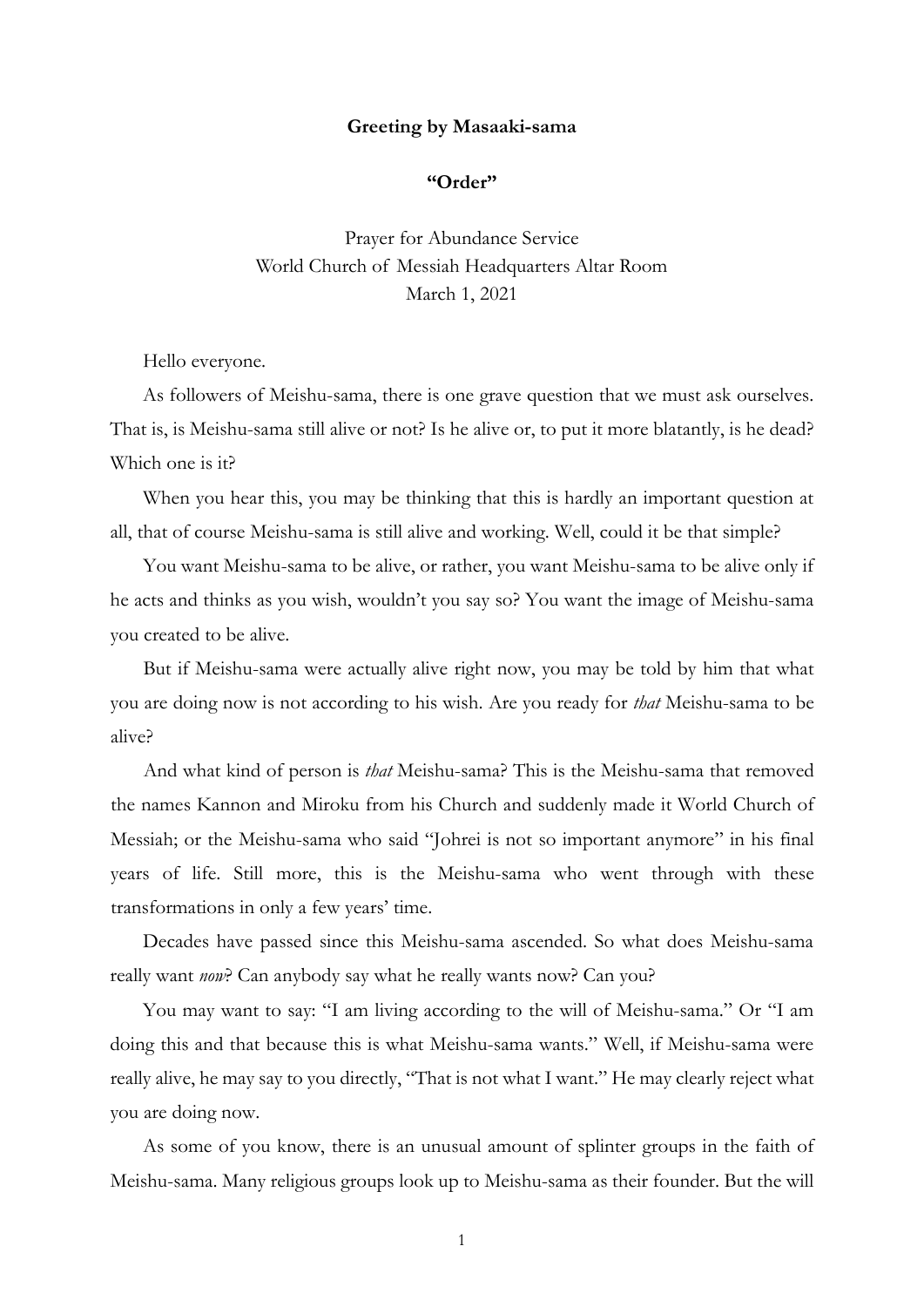of Meishu-sama is one. So if he were alive right now and let's just say there are ten groups, he may say, "Nine out of those ten groups are not following my will." Or he may clearly point out, "That group is the one that follows my will." Or what if he says all ten are no good, "None of these follow my will." What would you do? There's nothing you can do, can you?

You may want to say to Meishu-sama, "What we are doing is based on your teachings, Meishu-sama! What we do is accepted and praised by society, Meishu-sama! We are working together with people around us, Meishu-sama! We are highly recognized by many, Meishusama!" But no matter what you say to Meishu-sama, if he says to you, "That is not what I want," that's the end of story, everyone.

So when I think of all this, even though you may have been wanting for Meishu-sama to be alive and be active, I have to say I doubt it. Do you *really* want Meishu-sama to be alive? Well, it is not as easy as you think.

So actually, the question we must ask ourselves is not whether Meishu-sama is still alive or not but whether we *really want* Meishu-sama to be alive or not. This is the question each one of us must be asking ourselves.

The Meishu-sama who acts and thinks as you wish—I think you want *this* Meishu-sama to be alive. The Meishu-sama who approves and cheers what you do—you want *this* Meishusama to be alive. But do you want a Meishu-sama who holds absolute and unchallengeable authority to be alive? Do you?

What would you do if he said to us, "The way you carry your faith does not suit my wishes at all"? That's the end of story, isn't it? If Meishu-sama were really alive, there is a possibility that he may say this to us.

We easily say, "Yes. Meishu-sama is alive. Yes, I want him to be alive." But can you say those things with courage and *really* mean it? I think each one of us needs to seriously think about this.

Now, I want to talk about Sekai Kyusei Kyo. It is determined that in Sekai Kyusei Kyo, Meishu-sama is alive and working.

What does this mean exactly? Within Sekai Kyusei Kyo, there is something called the Church Rules where that is established.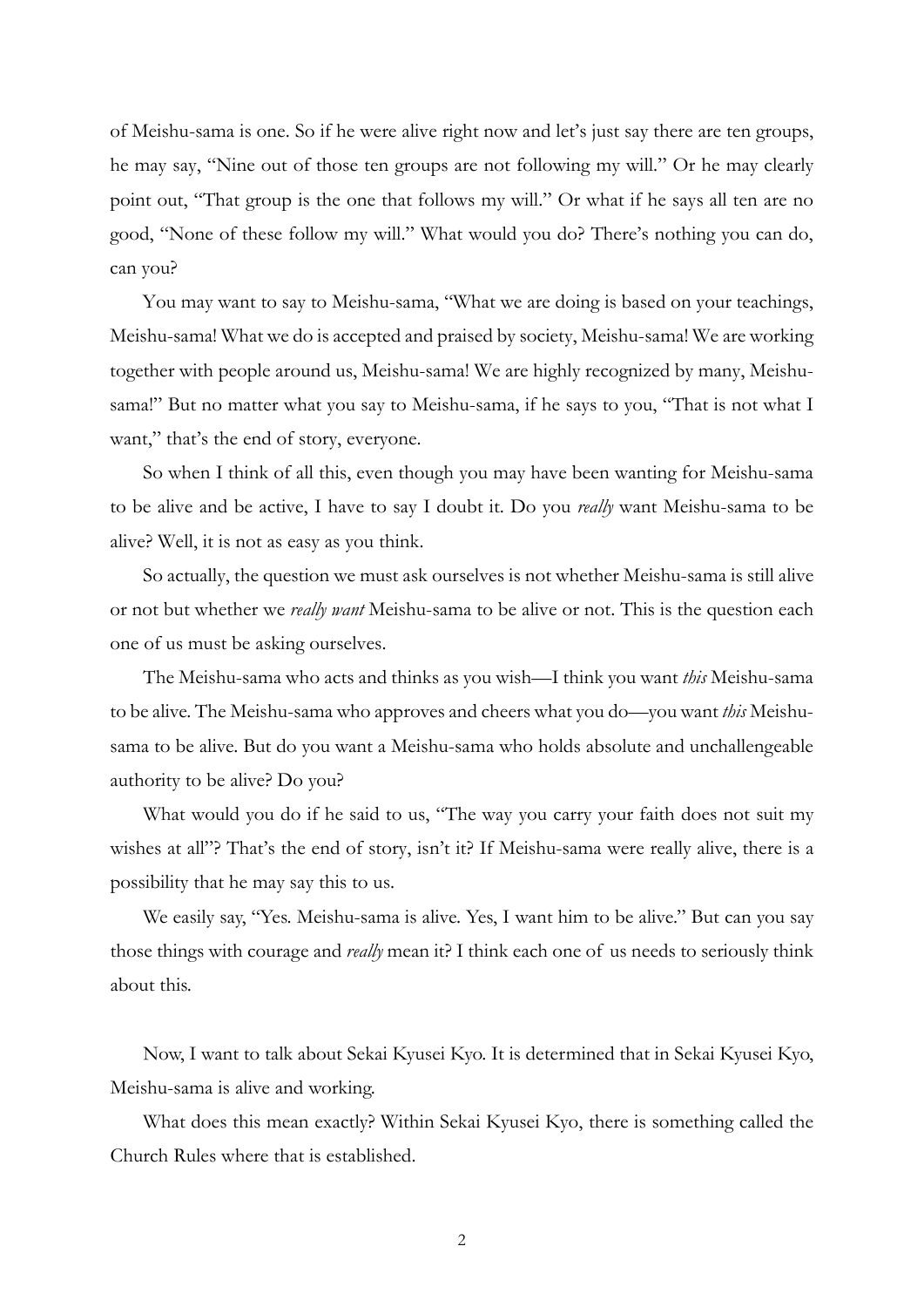More specifically, as all of you know, the rules that we must follow and obey as members of Sekai Kyusei Kyo are clearly stipulated in the bylaws and Church Rules. The natures of these two are a bit different. The bylaws are for the authorities, but the Church Rules lay out the rules of our faith, what kind of path of faith the members of Sekai Kyusei Kyo should take.

Now, the Church Rules clearly indicate what the Kyoshu of Sekai Kyusei Kyo is and what his or her roles are in the Church. In one of the rules, it is stipulated that "Kyoshu inherits and carries out the sacred work of the founder," that is, Kyoshu-sama is the one who succeeds Meishu-sama and inherits and carries out his sacred work. This is a rule of our Church.

"To inherit and carry out the sacred work of the founder"—there's really no other way to interpret this. When Meishu-sama made his ascension in 1955, do you think his divine work in this material world was over at that point? No, it wasn't. Someone inherits and carries out Meishu-sama's work, and that person is Kyoshu-sama. That is what is stipulated.

That is to say, "After his ascension, Meishu-sama will be alive in and work through the spiritual leader, Kyoshu, of Sekai Kyusei Kyo." This, in a nutshell, is a rule of our Church clearly established in the Church Rules. If someone is not happy with this rule, they do not have to be members of Sekai Kyusei Kyo.

So after Meishu-sama's ascension, Nidai-sama (Second Spiritual Leader), his wife, first succeeded Meishu-sama. After Nidai-sama was Sandai-sama (Third Spiritual Leader), Meishu-sama's daughter. And after Sandai-sama is Yondai Kyoshu-sama, the current and Fourth Spiritual Leader, Meishu-sama's grandson, Yoichi Okada. And as you know, now we are having a bit of a fight over this.

After the Church Rule of "Kyoshu inherits and carries out the sacred work of the founder," the gravest language comes next. That is, "Based on the teachings of the Church, Kyoshu unifies Sekai Kyusei Kyo." So Sekai Kyusei Kyo's Kyoshu inherits and carries out the sacred work of the founder, and based on the teachings of the Church, unifies Sekai Kyusei Kyo.

So what exactly are the teachings of the Church? The issue lies here. There are various possibilities for interpretation of Meishu-sama's Sacred Word and his life examples. And that is why there are so many splinter groups, is it not?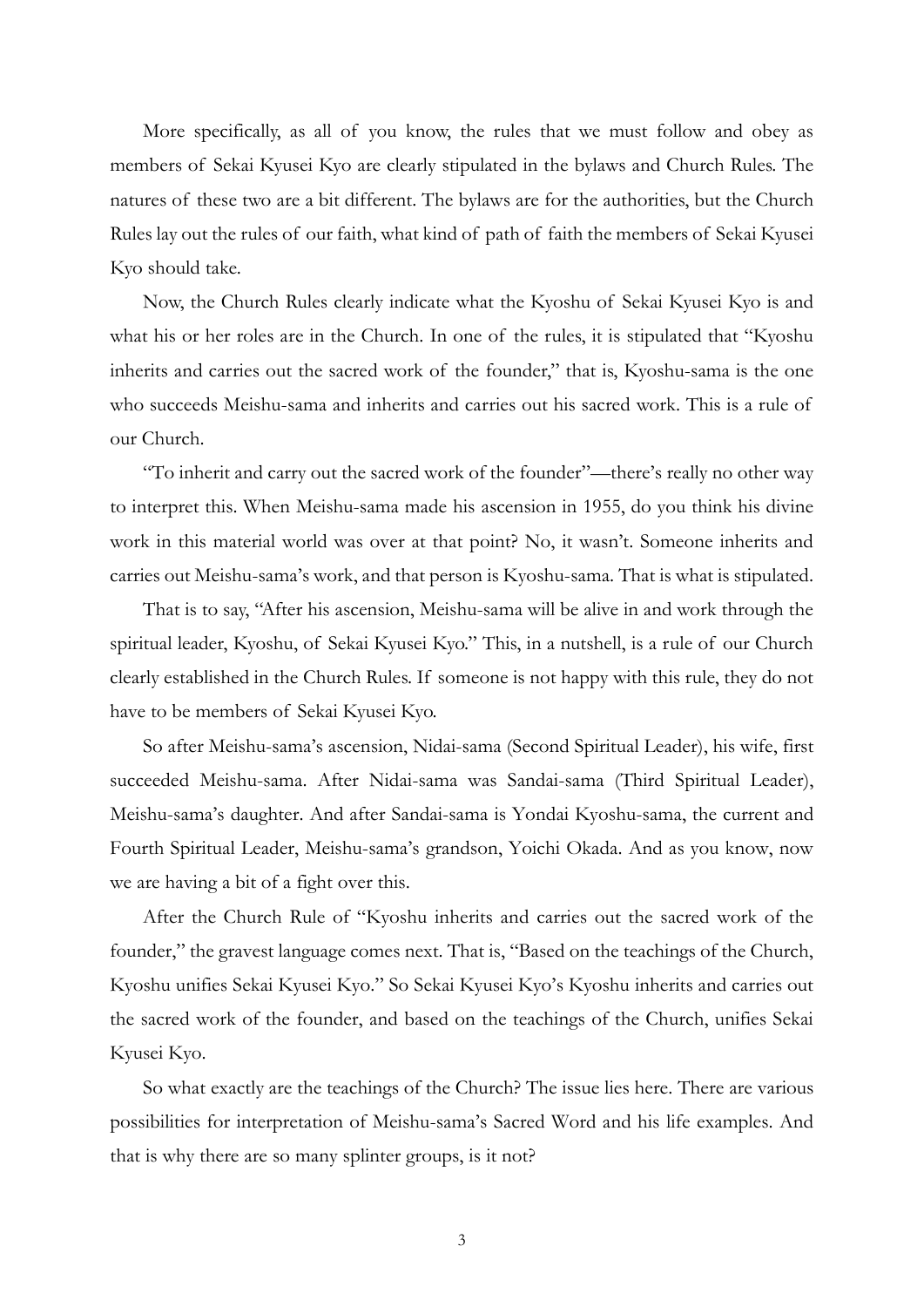After Meishu-sama's ascension, who now has the authority to decide what the teachings are in Sekai Kyusei Kyo? This also is stipulated plainly in the Church Rules. It is written that "Kyoshu defines the teachings of the Church"; "Kyoshu defines the foundation and general outline of the teachings of the Church." This is the rule.

As many of you well know, similar to what I just mentioned on the content of our Church Rules, Nidai-sama spoke on the authority of Kyoshu regarding the teachings, right?

She said, "Now that he has ascended, Meishu-sama will relay his will to the successive Kyoshus. The sole person who has the authority to interpret the teachings, or the Sacred Word, of Meishu-sama and decide how to lead the members of the Church is Kyoshu. When you read the teachings of Meishu-sama, you must engrave in your hearts that you are doing it under the authority of Kyoshu, under the interpretation of Kyoshu."

Actually, this is perfectly natural, isn't it? There is such an enormous amount of Sacred Word with many diverging interpretations—the reason why there are many splinter groups.

And when it comes to deciding the direction of the teachings of the Church, if no one is chosen as the one who has the authority to interpret them, religious activities simply cannot move forward. Arguments about who is more correct—this person says that, another says this—will never end. Take the military for example. If the chain of command is not made clear, things would become very complicated. If you had two superiors, whose instructions do you listen to if not made clear to you?

So these are the rules of Sekai Kyusei Kyo: First, Kyoshu-sama defines what the teachings of Meishu-sama should mean. And, through those teachings that Kyoshu-sama defines, he or she unifies Sekai Kyusei Kyo. This is Sekai Kyusei Kyo.

Nidai-sama succeeded Meishu-sama after his ascension. She had some ties with Omoto, and not only did she firmly put forward the existence of Meishu-sama, she also emphasized the existence of God. Of course, it is very difficult to sum up what Nidai-sama taught in a few words, but in any case, she taught about the importance of the existence of God.

While also inheriting the direction of Nidai-sama, Sandai-sama placed much emphasis on the side of Art. Of course, Meishu-sama and Nidai-sama both touched upon Art, but since it is established that the Kyoshu-sama of the time determines the direction of Sekai Kyusei Kyo, Art was the direction that Sandai-sama took.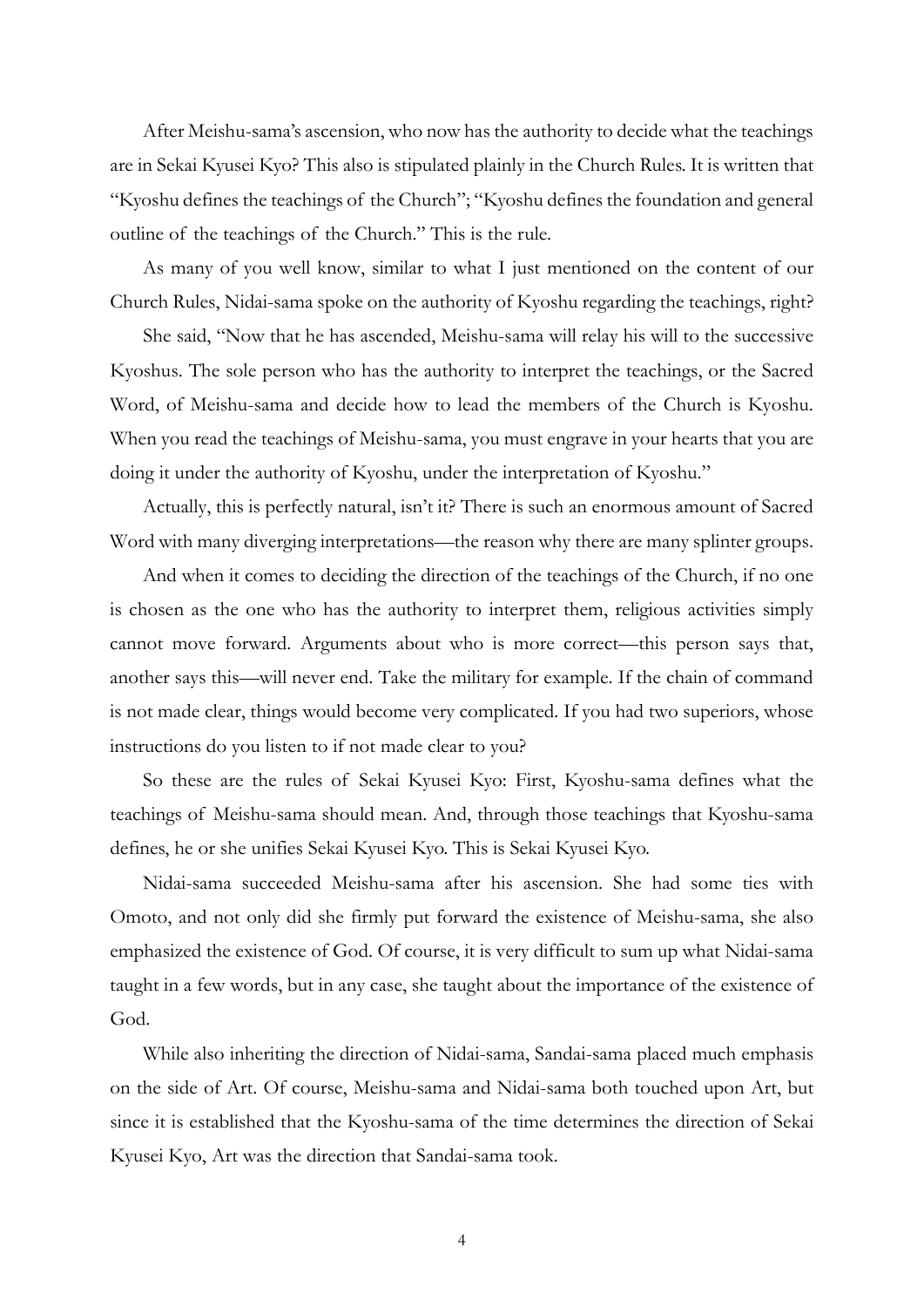And now, our Fourth Spiritual Leader, Yondai Kyoshu-sama, is conveying what he believes to be important for the members: what Meishu-sama said in his final years, "being born anew as the Messiah"; how the name of his Church was changed to Sekai Kyusei Kyo (World Church of Salvation), but Meishu-sama originally named it Sekai Meshia Kyo (World Church of Messiah); the meaning of his words "Johrei is not so important anymore"; and how his words "the sum total of our numerous ancestors" meant that within each one of us, there are many ancestors. These are what Kyoshu-sama believes to be important, and he is imparting these matters to us.

We may feel that this is different from the direction we were walking in until now, but it was Meishu-sama who said all these things, right? "To act in concert with Christianity"; "World Church of Messiah"; "From now on, we enter the world of sonen"—it was Meishusama who said all these. It was from no one else.

Isn't that why Kyoshu-sama felt these matters were very important for followers of Meishu-sama and are imparting them to us?

But there were people who were not happy with this. The illegitimate Board of Executive Directors of Sekai Kyusei Kyo said that Kyoshu-sama was violating the teachings, and they have been one-sidedly asserting that Kyoshu-sama was expelled.

But as it says in the Church Rules of Sekai Kyusei Kyo, the one who "defines the teachings of the Church" is Kyoshu-sama, so they have no authority to do the same. After all, for Sekai Kyusei Kyo, Kyoshu-sama is the one who inherits and carries out the sacred work of Meishu-sama.

So wouldn't you say that the illegitimate Board of Executive Directors of Sekai Kyusei Kyo have the perception that it is not Kyoshu-sama who inherits and carries out Meishusama's sacred work, but rather, it is themselves? For them to say Kyoshu-sama is in violation of the teachings means that they think, "*We* know what Meishu-sama's teachings are. *We* know Meishu-sama's will." In other words, they think, "Meishu-sama is alive and working in *us*." Otherwise, they could not do what they did.

And in Sekai Kyusei Kyo, there has to be a Kyoshu. So what they did was establish their own "Kyoshu-sama," their own "Fifth Spiritual Leader, Godai Kyoshu," of Sekai Kyusei Kyo. This person is Mr. Nobuyuki Watase—a scholar of Hinduism, Emeritus Professor of Research in Indian Philosophy at Tokai University and trustee of an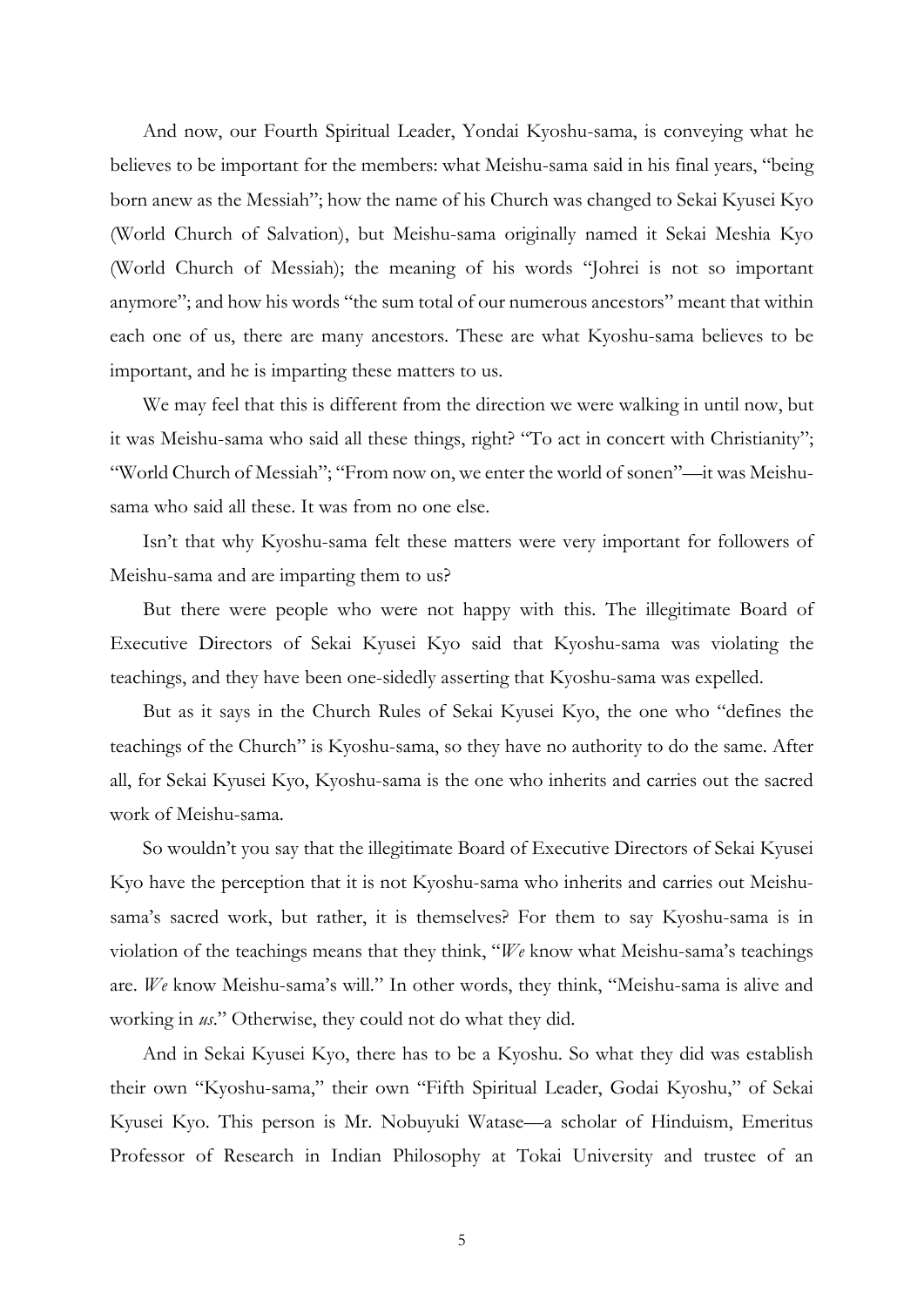organization related to MOA/Toho no Hikari. The "executives" claim that Mr. Nobuyuki Watase is the current Kyoshu-sama of Sekai Kyusei Kyo.

While I say "Nobuyuki Watase," they refer to him as "Nobuyuki Okada." Well, as a member of the Okada family, I don't want him in our family—just joking. Or am I? For them, I don't think they are concerned about Mr. Nobuyuki Watase inheriting and carrying out the sacred work of the founder nor unifying Sekai Kyusei Kyo based on the teachings of the Church as Kyoshu. You can call him a puppet or perhaps a position only for show at any rate, they established a Kyoshu just because the rules say so. Those who "enthroned" Mr. Nobuyuki Watase believe that it is precisely within themselves that Meishu-sama lives and works.

At the end of the day, as I had mentioned at the Beginning of Spring Service, they secretly followed and filmed Kyoshu-sama. This is a fact. MOA/Toho no Hikari group in reality, the illegitimate Board of Executive Directors of Sekai Kyusei Kyo—secretly followed and filmed Kyoshu-sama, and many people approve of this act. This is a fact.

What I am getting at is that if Meishu-sama did live and work through the MOA group and those of the illegitimate Board of Executive Directors of Sekai Kyusei Kyo, it would mean that Meishu-sama instructed them to secretly follow and film Kyoshu-sama, right? If they were the ones who inherited and carried out Meishu-sama's sacred work, it would mean that it was Meishu-sama's will to secretly follow and film Kyoshu-sama, right?

Well, if Meishu-sama, an existence that is most important for us, were someone who would order or approve of the cowardly act of secretly following and filming someone, I say we should abandon our faith altogether at once. We'll get nowhere professing our faith under that kind of founder.

Think: why do we believe in God in the first place? Isn't it because we want to turn into a godly and undefiled existence and get as close as possible to God? Isn't that why? So then, if the very founder we look up to were someone who would approve of the cowardly act of secretly following and filming someone, what's the point of being a follower of that kind of founder?

Let's look at Kyoshu-sama. The fact that he met with a Christian friend and was studying the Bible became an issue. This wasn't something that he did during official time. During a very busy schedule with divine work, he could just enjoy himself during the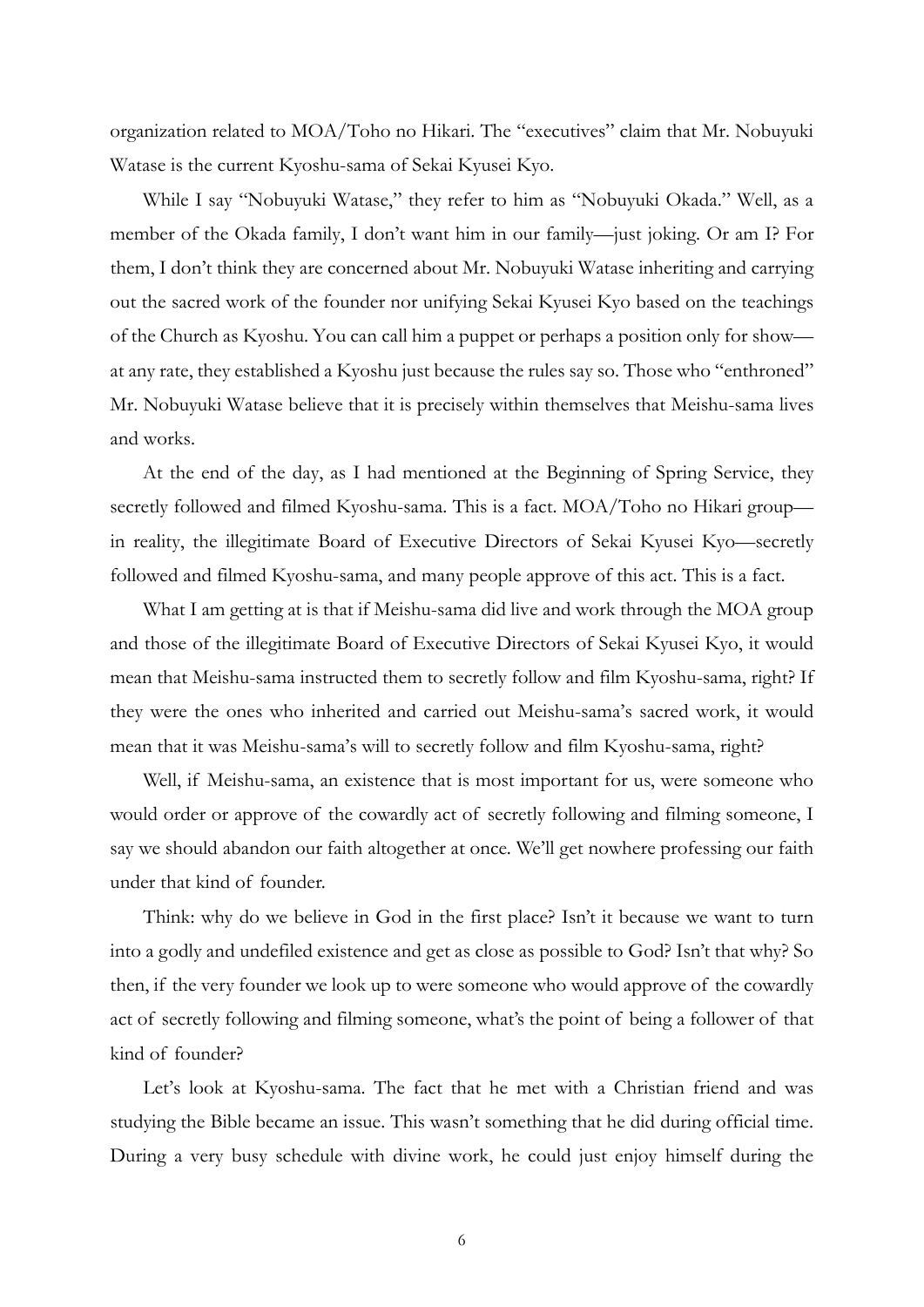weekends, relax or, say, play golf. Instead, he uses his time for the purpose of faith, even on the weekends.

Since Meishu-sama left for us, for instance, the word "Messiah," "Hallelujah" chorus, "working in concert with Christianity" and even the importance of the Bible, Kyoshu-sama wanted to do all he could for Meishu-sama's will. So he has spent all day, every day, regardless of whether it is a day off, for faith, even taking some time to learn about Christianity and the Bible.

Through whom does Meishu-sama work? Is it through those who committed and approve of the cowardly act of secretly following and filming someone? Or is it through Kyoshu-sama who, even on his days off, even during his personal time, strives to learn about Christianity and the Bible in order to seek the true will of Meishu-sama? Which one is it?

The answer, I believe, is too obvious.

And why is Kyoshu-sama doing all this? Isn't it for Meishu-sama's will? Isn't it also for us, to guide us members to Meishu-sama's true will, somehow, some way?

Don't you think that Meishu-sama is ordering Kyoshu-sama, saying, "Study these matters. Know my true wishes and come closer to me even if just a little"?

Now, hearing all of this, do we have the right to sit in judgment over the cowardly act of secretly following and filming someone? No, we don't.

Can we arrogantly say and judge that those people are bad, that they're terrible? No, we can't.

Didn't Meishu-sama say, "Judge not," and that before you judge, judge yourself first, right? Jesus also says in the Bible, "Do not judge, or you too will be judged. For in the same way you judge others, you will be judged, and with the measure you use, it will be measured to you." (Matthew 7:1–2)

To secretly follow and film someone is a very cowardly and base act. So why can't we simply judge this as "evil"? We must think first about why they acted the way they did.

Of course, there may be many reasons why, but if we get to the bottom of it, rather than the direction that Kyoshu-sama was indicating, they wanted to prioritize their own wishes, a direction that suited their convenience. Isn't that it? If that is indeed the case,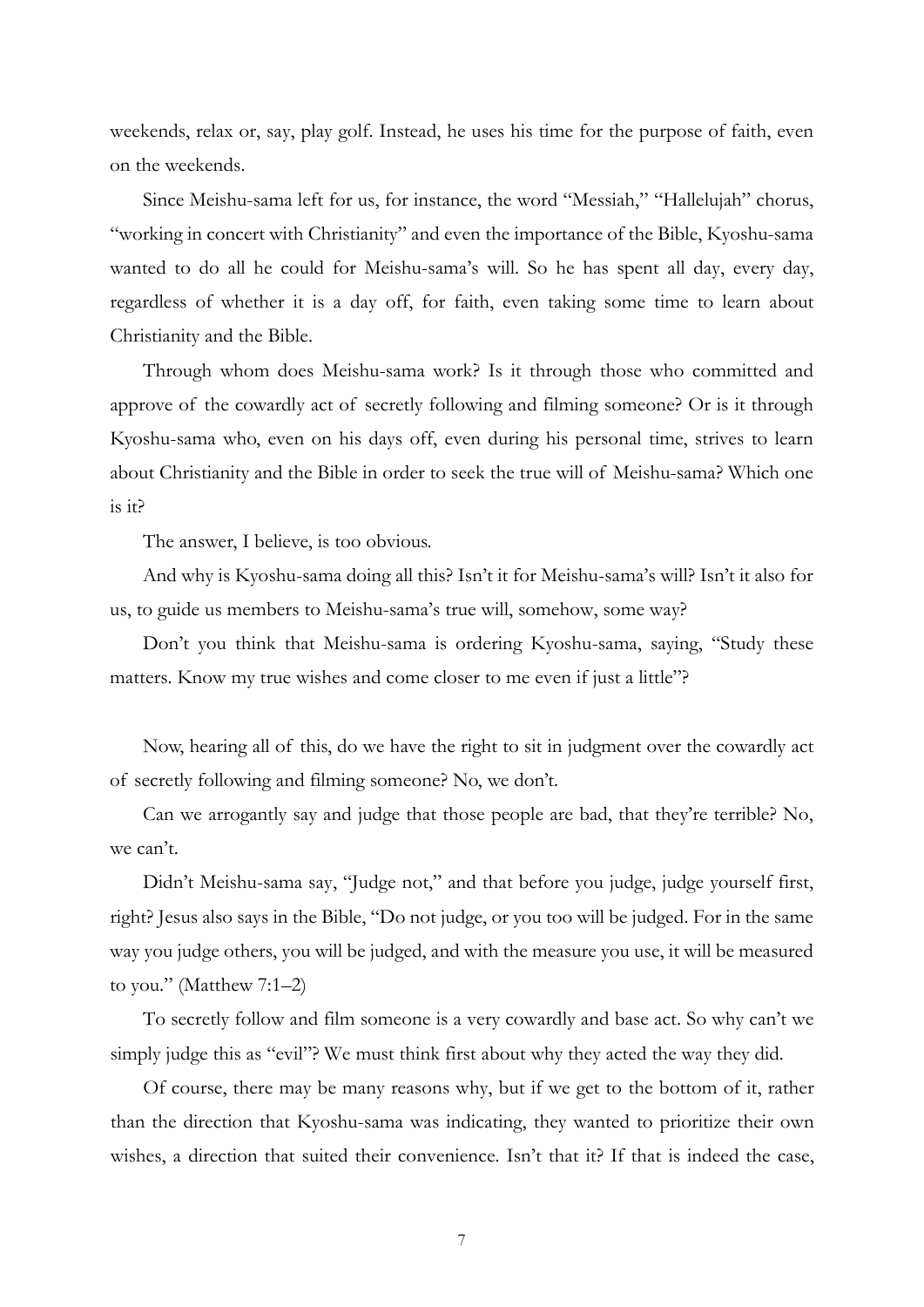wouldn't you say that we ourselves have or have had the same attitude toward God?

We know that there is God's will. But instead of seeking that, don't we seek the joy of this world? Don't we seek what is convenient for us? Don't we prioritize family and personal matters? Aren't we—myself included—living in a way that suits our own convenience?

And as we live our lives in this way, don't we try to justify our own thoughts and behavior to God? I certainly believe we do.

So from God's point of view, I think this attitude of ours would surely be regarded as cowardly and base. God is thinking and saying to us, "When all of you should be listening to what I am saying, you are living your lives prioritizing your own convenience, aren't you? And you try to justify your way of living by saying, 'Because God said so' or 'Because Meishu-sama said so,' aren't you?"

After all, no one wants to secretly follow and film anyone, right? If we had been able to realize our unforgivable posture toward God well before, they wouldn't have had to commit that cowardly act, wouldn't you say so? God needed to use them in that way because we were so ignorant of our posture toward God—that's why.

God is telling us, "Look at what they did. Look at how cowardly and low they are. Aren't you actually like them? Isn't that who you truly are?" God wanted to convey this to us by using them, through making them commit that cowardly act.

In this sense, it is only through realizing our unforgivable posture toward God that we are able to really make those who committed that cowardly act fulfill the role they were assigned by God. It is up to us.

If we keep judging them, if we continue saying they're bad, the role assigned to them by God will never be fulfilled.

So there is nothing to judge. Rather, I believe we must impress deep into our hearts that *their* posture is *our* posture.

That all being said, in whom is Meishu-sama alive and working? For us, it is in Kyoshusama, right?

But what does this Kyoshu-sama say? He says that Meishu-sama is not only alive and working within a special person, but actually, he is alive and working within each and every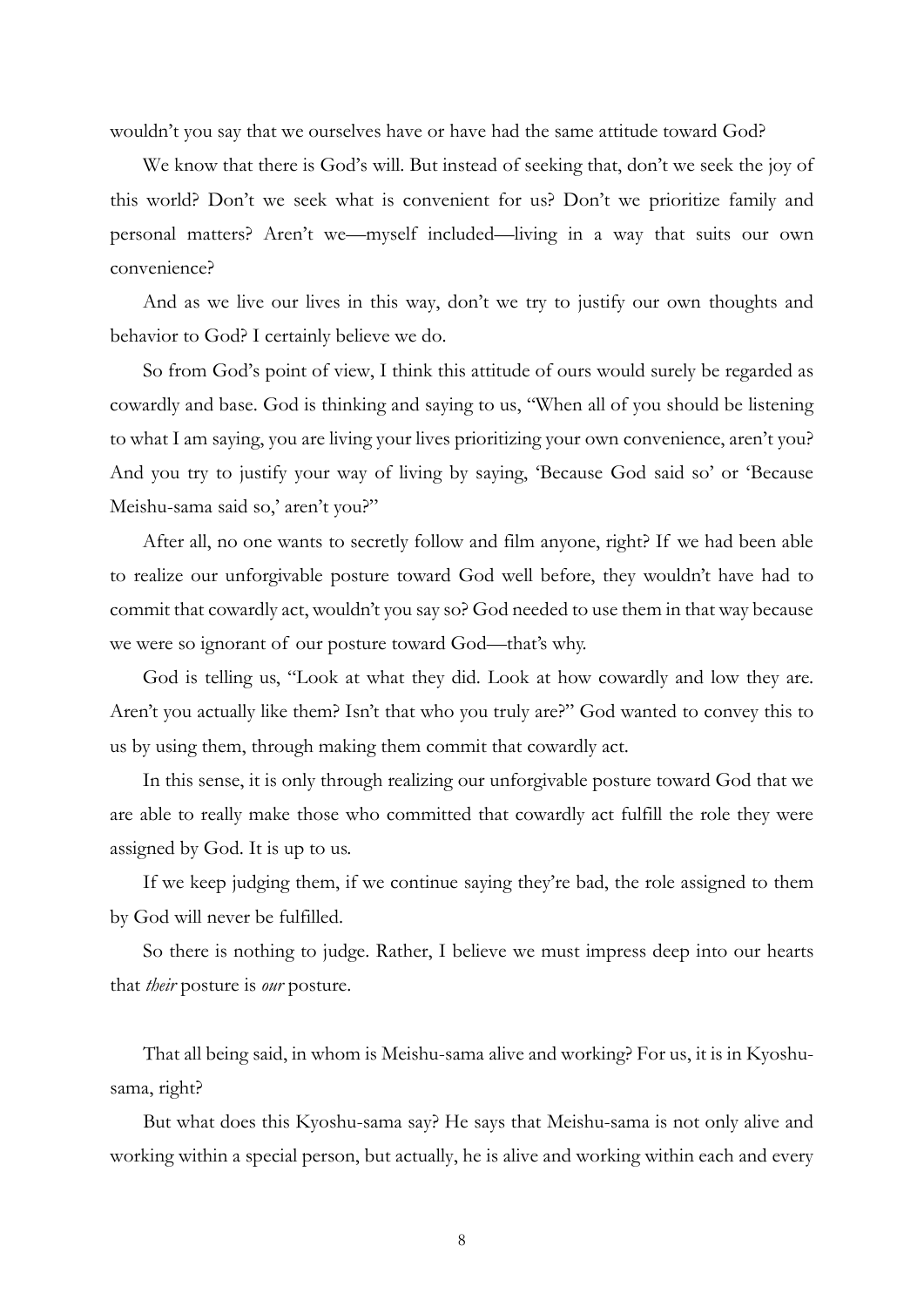one of you.

He is saying that Meishu-sama is not only alive and working in a person with the special position of Kyoshu.

Meishu-sama is alive and working within Kyoshu-sama. It is this Kyoshu-sama who says, "Meishu-sama is alive and working within each one of you."

We may think this is something ordinary, and we may easily take it for granted, but the fact that Meishu-sama is alive and working within us is a grave matter. Meishu-sama who was born anew as the Messiah is alive and working within us. This, truly, is a grave matter.

If that is true, then how can we be most useful to Meishu-sama? What is the best way to serve him? That is to become one with Meishu-sama. That is the most useful way.

In order to advance Meishu-sama's true will, there would be a limit if it were only Meishu-sama making efforts by himself. But what if there were many people who became one with Meishu-sama and his true will, and advanced his divine work—can you imagine how encouraging this would be for Meishu-sama? So we need to be one with Meishu-sama who exists within us, right? That means we have to be born anew as the Messiah, just like Meishu-sama. So, yes, even though it is easy to say that "Meishu-sama exists within me," this actually is a grave matter, really.

Regardless of what religion—be it Christianity, be it Buddhism—the original purpose of faith is to become as close as possible to the founder one reveres, isn't it? Why have we been practicing Johrei, Nature Farming or Art-related activities for such a long time until today? Isn't it because we wanted to get as close as possible to Meishu-sama?

What Kyoshu-sama has been teaching us is this one point: do you want to be closer to Meishu-sama or not? In the end, that would mean do you want to follow Meishu-sama's example and be born anew as the Messiah or not?

So this cannot violate the teachings. What Kyoshu-sama is teaching us is *for us to be one with Meishu-sama*. How can this be against the teachings of Meishu-sama? Well, it can't. That is why those people needed to secretly follow and film him—to find something to attack Kyoshu-sama.

If Kyoshu-sama really were in violation of the teachings, that would have to be discussed in terms of the teachings.

"To be born anew as the Messiah"—Meishu-sama did not teach us that? Yes, he did.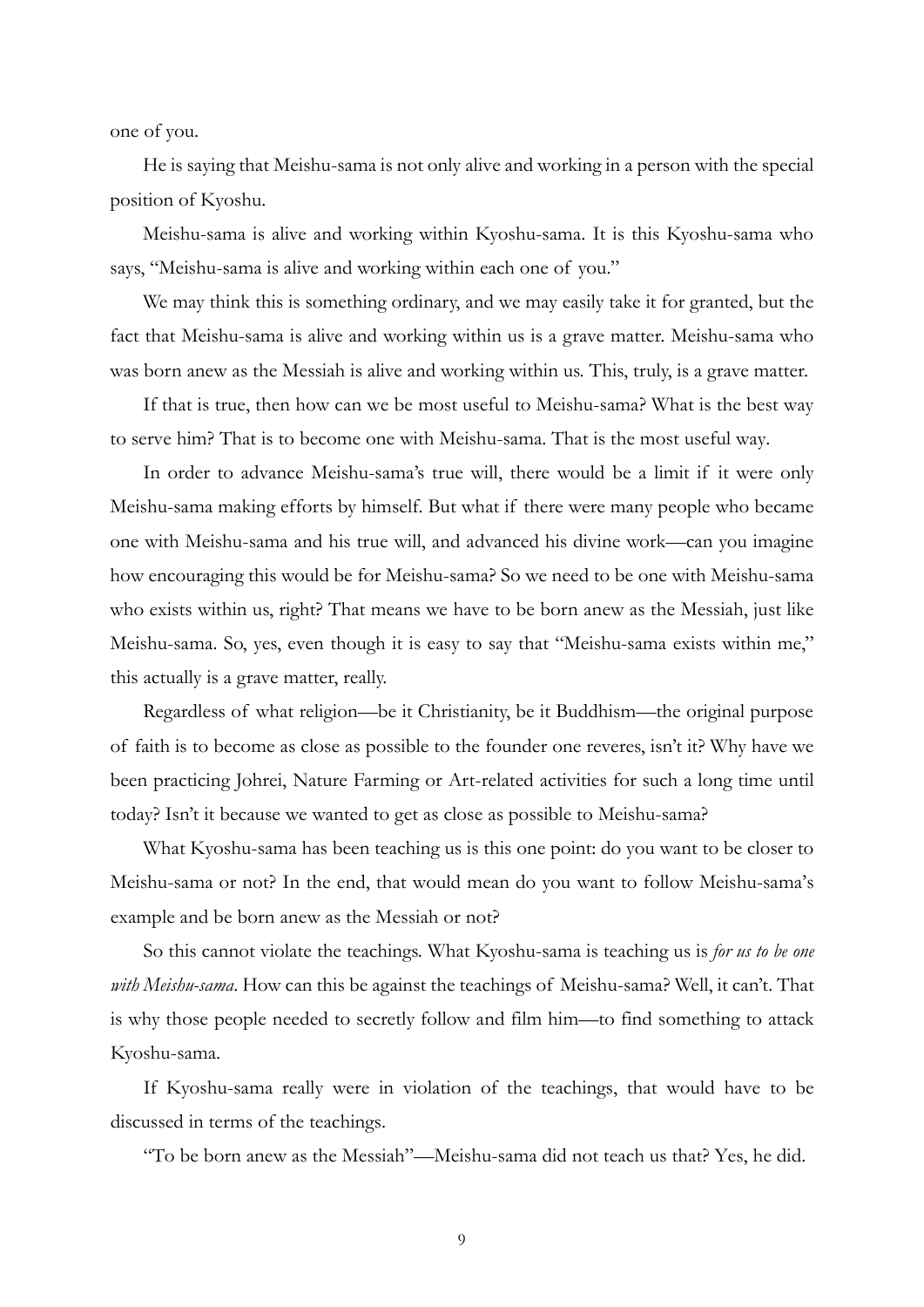Kyoshu-sama is teaching us about the importance of sonen, the importance of surrendering our thoughts to God, right? Meishu-sama did not teach us that? Yes, he did. Meishu-sama said, "Johrei is not so important anymore. From now on, we enter the world of sonen."

Kyoshu-sama is teaching us that there is no reincarnation. Meishu-sama did not teach us that? Yes, he did. Meishu-sama said, "This is different from reincarnation. Rather, I was born anew." And aren't we trying to be one with Meishu-sama and be born anew? If so, how can we say that reincarnation exists when Meishu-sama clearly denied it?

In this way, what Kyoshu-sama teaches can all be found in the teachings of Meishusama. That is why it is impossible for anyone to attack Kyoshu-sama through the claim that he is against the teachings of Meishu-sama. That is why they needed to secretly follow and film Kyoshu-sama in order to find something, some information to attack him, and justify the ousting of Kyoshu-sama.

By their cowardly act of secretly following and filming Kyoshu-sama, that is, by their own hands, they proved that Kyoshu-sama was not against the teachings of Meishu-sama. For if Kyoshu-sama was against the teachings, they should have discussed it in terms of the teachings. But because they were not able to do so, they could only expel Kyoshu-sama, or so they claim, by forging a negative image against him.

Kyoshu-sama says, "We, too, must be born anew as Messiahs" and "Within us, there is the existence of Messiah." But the fact of the matter is, these sayings can also stand on their own.

So depending on the person, some decide not to mention Kyoshu-sama's name. They can easily say, "There is the existence of Messiah within us" or "Our aim is to be born anew as Messiahs." Or because in Meishu-sama's Sacred Word he says, "From now on, we enter the world of sonen," that means we can surrender through our sonen. Or because Meishusama says that "It was different from reincarnation," there is no reincarnation. It is quite possible for them to say these to people without mentioning Kyoshu-sama, as if it were their own realization, as if they already knew. And that is because these exist on their own in the Sacred Word.

However, as long as there is Kyoshu-sama on this earth, we have to attribute everything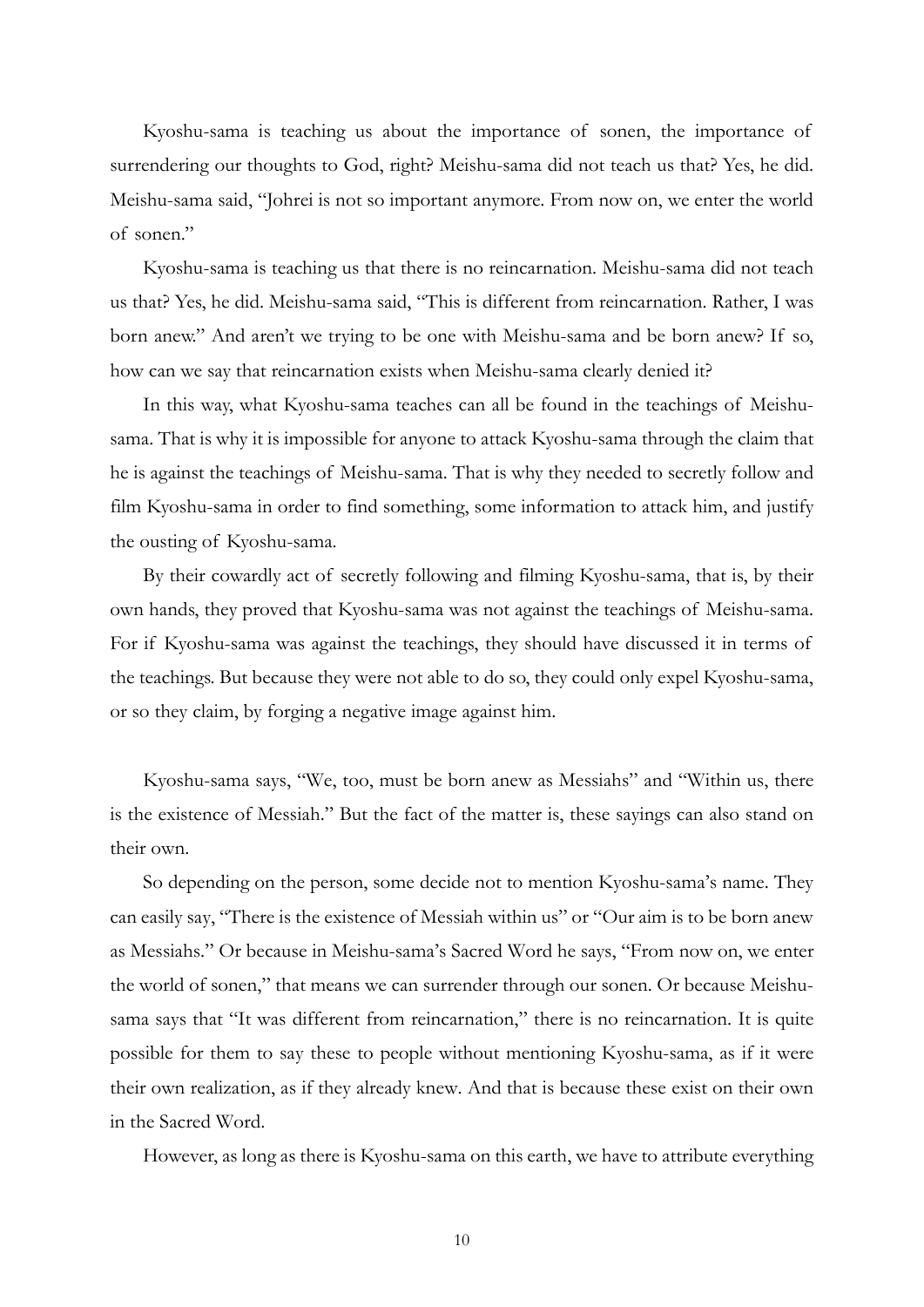to that existence, to Kyoshu-sama. We need to say things like, "This is something I learned from Kyoshu-sama" or "This is what Kyoshu-sama is teaching." We need to utter and use the word "Kyoshu-sama" clearly in order to attribute everything back to him. Why do we need to do this? Because, in this world, there is order. Order is important, is it not? That is why.

Followers of Meishu-sama need to obey the order of this material world. What is that order? First, there is Kyoshu-sama who receives the will of Meishu-sama, and then there are us, who come after Kyoshu-sama.

You must know that there is also the order of the heavenly world. What is that order? To put it simply, it is the order in which God reigns over everything. It is God who possesses all knowledge, power, authority and breath. He possesses everything. What can we do? Nothing, but to prostrate ourselves before Him. God is the source of everything. We have no other choice but to prostrate ourselves before Him.

You may want to say that "I am doing this and that," that "I am doing my best on earth," but you know what? If God takes away your breath, that's going to be the end of story, isn't that right? You may want to say, "I know this and that," but if God takes away all the knowledge and wisdom you have, that will be it, won't it? We lose everything.

That is why I am saying that we have no other choice but to prostrate ourselves before God. Even when we come to know something, we must say, "God, it was from You that I received this knowledge." When gratitude wells up within our hearts, "God, this gratitude I feel was from You." When we do something of great power, we should say, "God, this power is from You." We must attribute everything to God in this way. Isn't that right? So I believe it is necessary to go through training, discipline, in this material world.

That is to say, everything follows the law of the spiritual preceding the physical. Therefore, the material world follows the order of the heavenly world. Of course, I am not saying that Kyoshu-sama is God. That's not it. I'm saying that in this material world, there is a strict order. And because we are taught by Kyoshu-sama on various matters in this material world, it is important to attribute all those matters to Kyoshu-sama. We can say, "It was Kyoshu-sama who taught me about this." For after we pass on, when we go to the heavenly world, we must be able to properly serve God. Of course, we are serving God now too. But we must be able to serve God in the truest sense. That is why we are being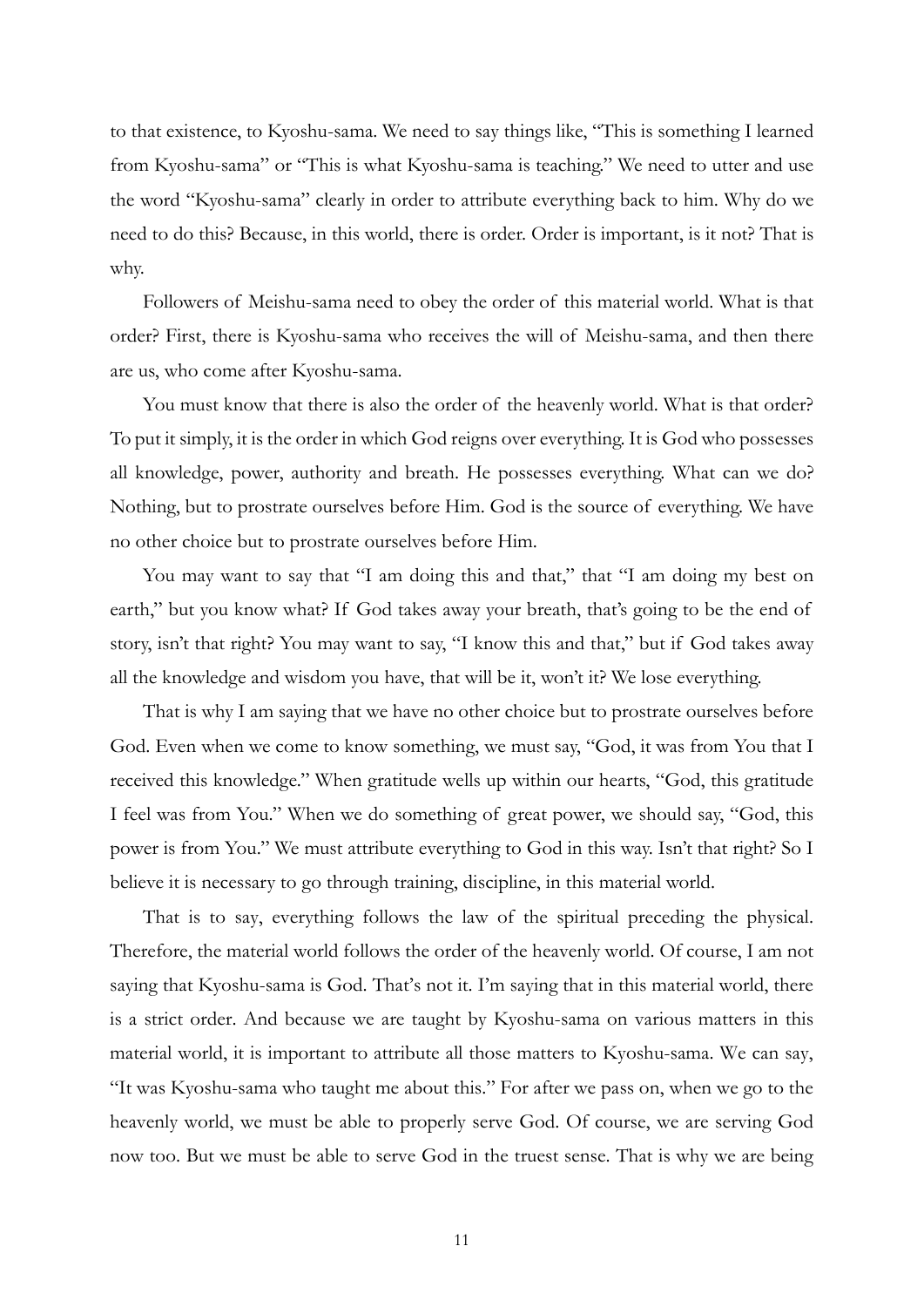made to practice, so to speak, in this world of form. We are being trained and disciplined to attribute everything to the central existence.

If we ignore this order, if we act as if we ourselves realized all the various matters that Kyoshu-sama taught us or try to take the credit, and if we don't attribute these things back to Kyoshu-sama, when we go to heaven, I think God will say to us, "You must start over from scratch."

Kyoshu-sama is here in this material world, so I believe it means we are being trained and disciplined by God.

Surely, I realize that regarding the various matters that Kyoshu-sama talks about, there are things we understand and things that we don't.

For example, at the Beginning of Spring Service not too long ago, regarding the new Church symbol, Kyoshu-sama said that this symbol lives within us, and it is engraved within us. Do you know what that means? It can't be understood easily—after all, it cannot be seen. We may be asking ourselves, "Where is it engraved?" or "What does it mean for the symbol to be alive within us?"

Now what if, for example, Meishu-sama were directly facing us and were to say, "The symbol that I created is engraved within you. It is alive." What else can we say but "Yes. Thank you. I will receive this."

So when it comes to Kyoshu-sama saying this rather than Meishu-sama, you may feel as if there's a cushion. You may doubt, wondering whether what he said is following Meishu-sama's Sacred Word, or coming up with many excuses, you may say you cannot accept as such. If you do so, it would be the same as what happened in this time's Church purification. Rather than Kyoshu-sama's guidelines, if you make your own guidelines superior and base various judgments on that, you will end up being the same as those who claim to have expelled Kyoshu-sama.

Don't get me wrong. Of course, it is fine to think various things. But more than anything, what is important is our attitude toward what Kyoshu-sama says, and that is "I will receive it" and "Thank you."

That is to say, if we are able to unconditionally accept what Meishu-sama says to us directly, and if we believe that Kyoshu-sama works on this earth as a representative of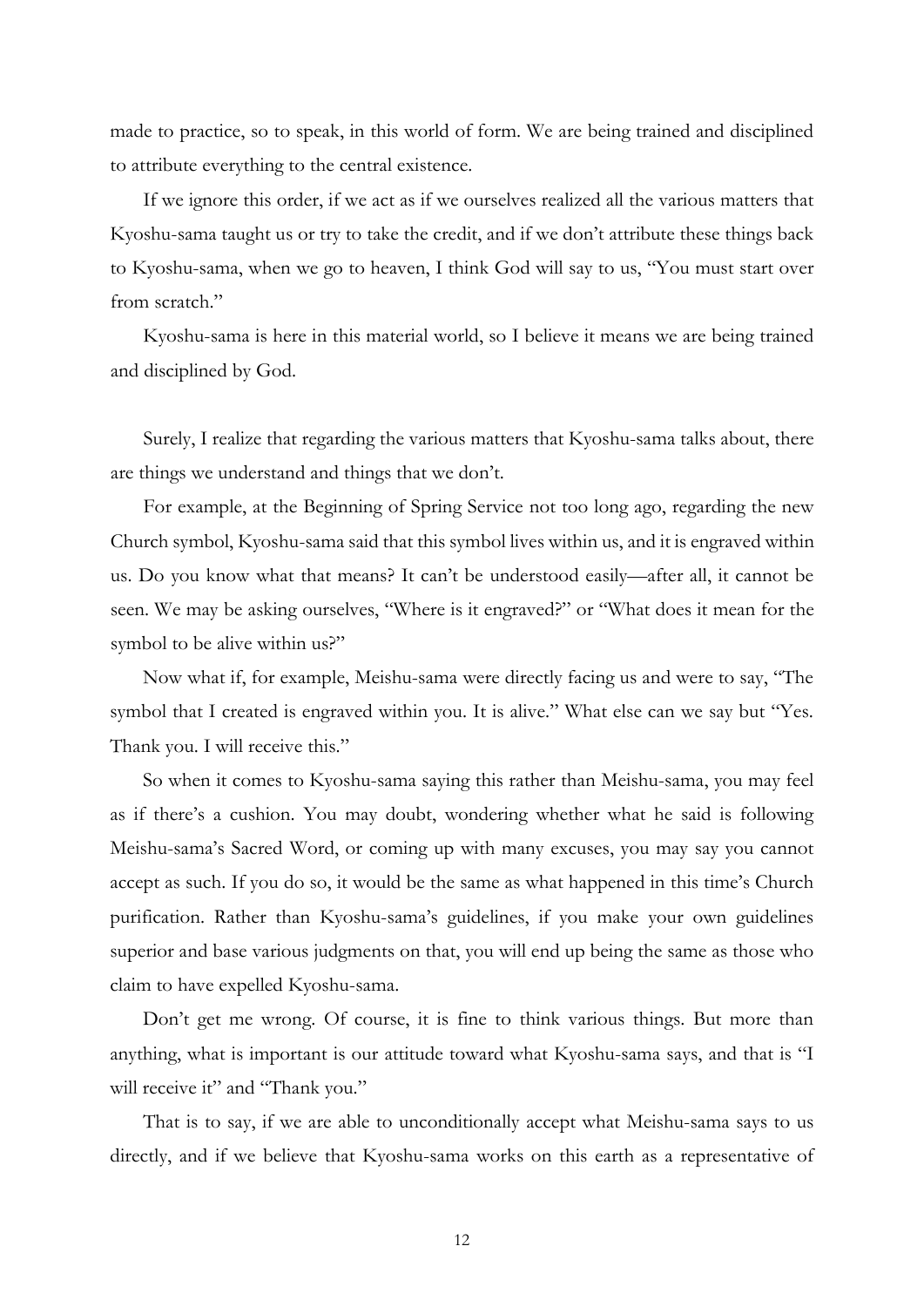Meishu-sama right now and that Meishu-sama is alive and working within Kyoshu-sama, then, when Kyoshu-sama says that the new Church symbol is alive and engraved within us, there is nothing else for us to say but "Yes, I will receive this." Isn't that right?

Now, you may be saying to yourself, "Got it. Our duty as followers of Meishu-sama is to become one with Meishu-sama. It is to be born anew as Messiahs following him as our example." We may think that if we walk this path, we will be able to fulfill our role. But it is not that simple. That is to say, there is one more grave issue left.

That is the existence of Jesus Christ. If we ignore this, we cannot go forward. If you look at the whole world, many people, not only Christians, recognize Jesus Christ as the Messiah. So if we are to walk the path of becoming one with Meishu-sama, the path of being born anew as the Messiah, eventually we will run into the issue of Jesus's existence. What do we do with it?

You may think, "We have no connection with the salvation of humanity; We're fine living in our own world; Isn't it enough to become one with Meishu-sama and be born anew as Messiahs?"—of course, if you wish to live in your own world, feel free to ignore Jesus. But when the time comes for us to really spread the salvation of Meishu-sama to the world, to the Christians, if we believe that Meishu-sama is the only Messiah, I tell you that we will get nowhere, for Jesus is the only Messiah to Christians.

But this is not what we believe, right?

What we believe is this:

Even though Jesus opened up the path for all humanity to be born anew as Messiahs, no one succeeded his work for nearly two thousand years. The story of Jesus is the story of the Middle East, isn't it? But after almost two thousand years since Jesus appeared, transcending all time and space, Meishu-sama in Japan received the truth of Jesus, that is, the truth of God, and was born anew as the Messiah. It is this Meishu-sama who is the model to be followed by all humanity. Of course, we do not deny that Jesus is the Messiah. We, followers of Meishu-sama, aim to be born anew as Messiahs, but this path of being born anew is also open to all humanity. So we want to move forward on this path while working in concert with Christianity. This, however, does not simply mean that we have to get along and be good friends with Christians or study the Bible a little more. Rather, what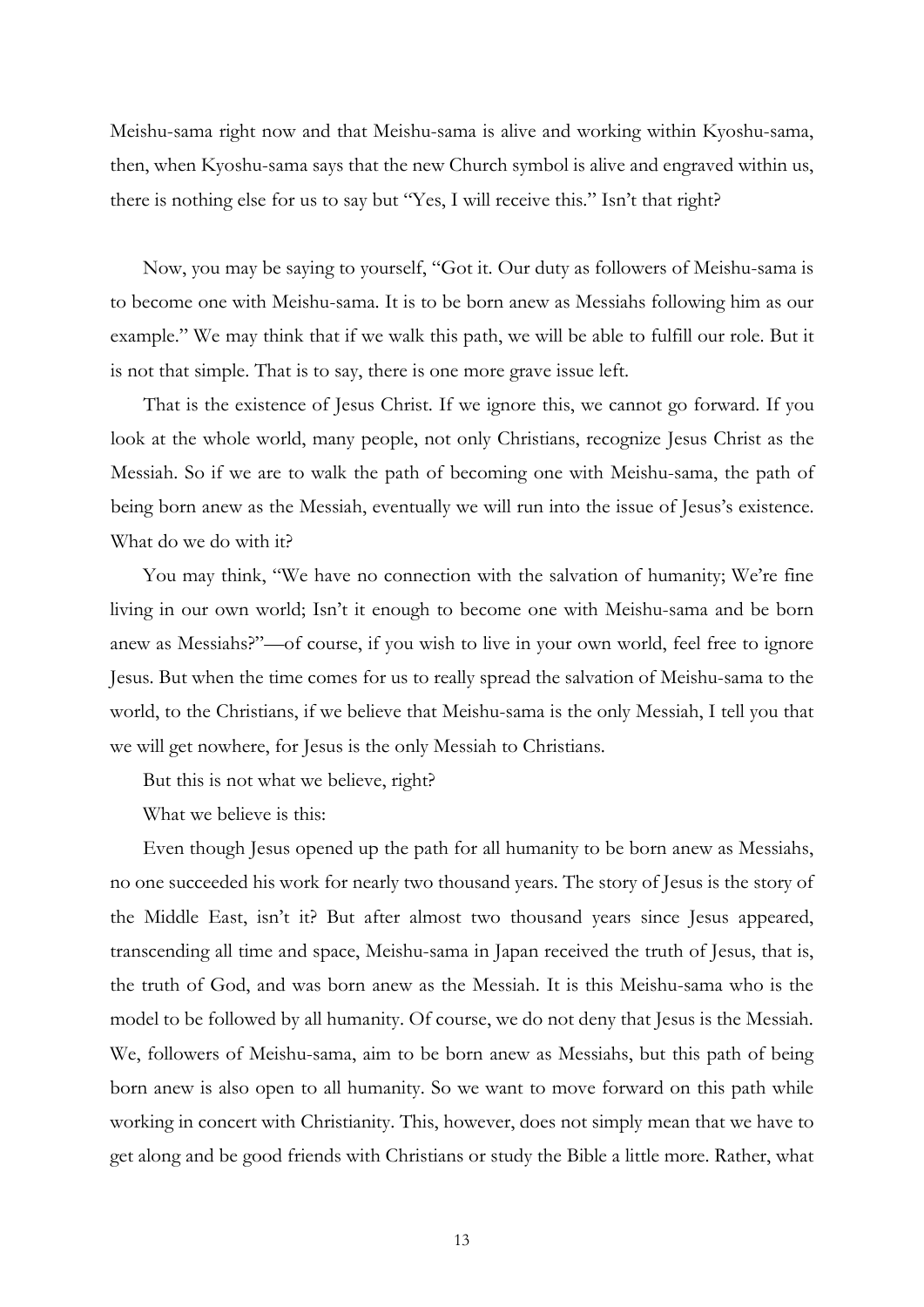we must do is impart the truth we have been entrusted with by Meishu-sama to all Christians, to all humanity.

This is what we believe, isn't it?

In our working in concert with Christianity, I heard about someone asking whether as a follower of Meishu-sama, they should go to a Christian church and receive a baptism or not.

I understand the enthusiasm this person had. But if we go to a Christian church and receive a baptism, that would mean that we acknowledge that we are below Christianity, that we submit ourselves to Christianity.

That is not what we should be doing! What we should be doing, rather, is telling Christians, "It is at World Church of Messiah that you can receive the baptism that Jesus truly wishes for." This is what we should be doing. This is our mission.

After all, Jesus's true wish is for all of humanity to be born anew as Messiahs—this is the path he wishes for, isn't it? What we should be asking Christians is "Would you like to receive World Church of Messiah's baptism that leads to this path?"

We are talking about receiving baptisms at Christian churches—so then who is higher, World Church of Messiah or Christianity? We are higher, right? "We are higher" sounds overly direct, but as far as the sense of responsibility goes, the sense of pride, I think we may be able to say something like that.

So learning about the Bible or going to Christian churches and hearing various talks is fine, but we cannot end with simply coming into contact with these and saying, "This is wonderful."

At Meishu-sama's Birthday Service and New Year Service, I spoke about various matters related to the Lord's Prayer. What Kyoshu-sama teaches is not taught in Christianity. Christianity does not say, "Our ancestors are within us. That is why various thoughts and feelings arise within us. Let's offer those thoughts and feelings to God." After all, they do not recognize the existence of the ancestors to that extent. They also do not say that everyone must be born anew as a Messiah since in Christianity, Jesus is the only Messiah.

So if you are going to study the Bible or Christianity, do it in order to let Christians know about Meishu-sama and Jesus's true wish that Meishu-sama is teaching to us now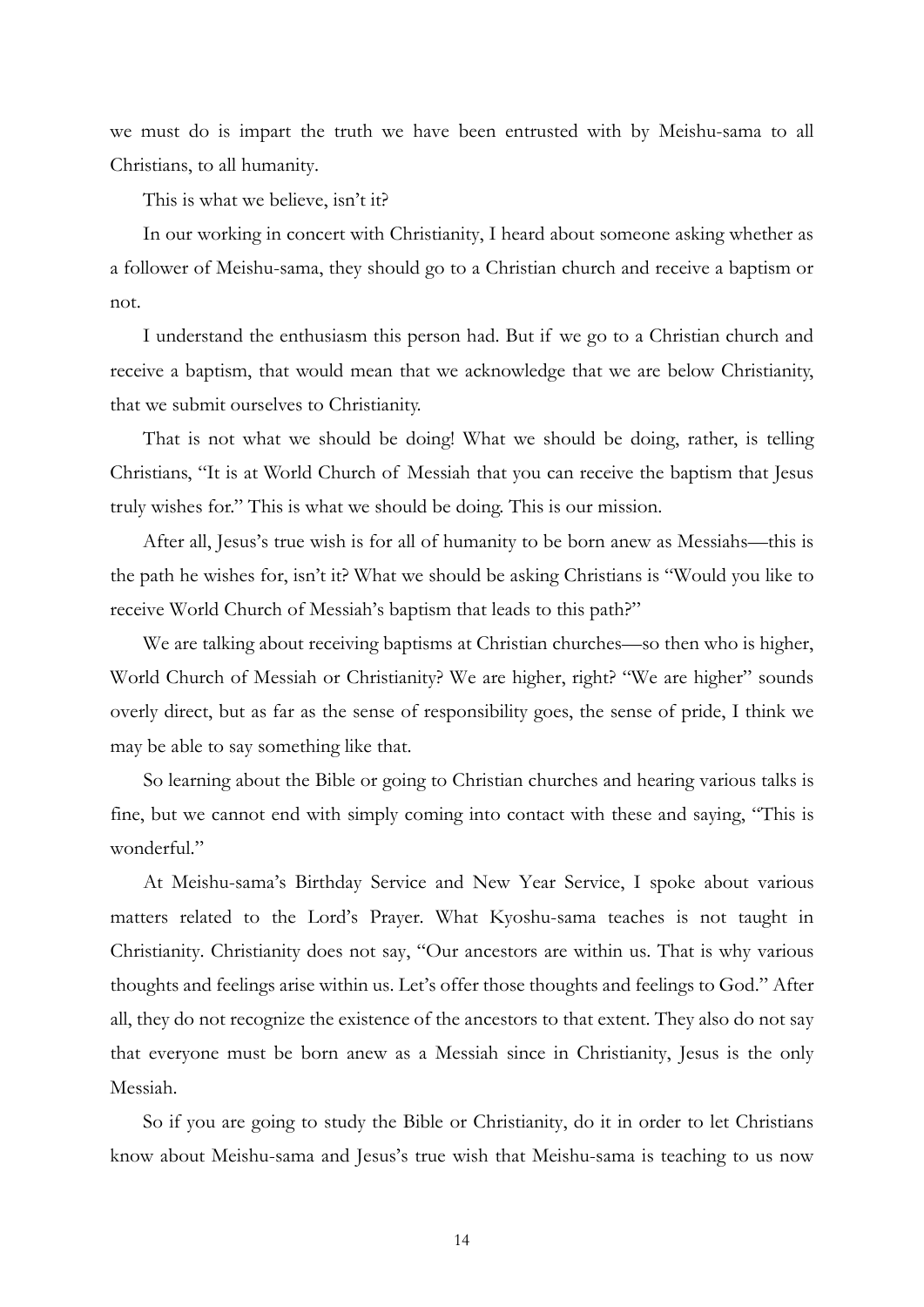through Kyoshu-sama. Do it in order to get some clues as to how to save Christians. I think that would be a good purpose.

You must be careful as there is a saying, "Intending to persuade someone and instead being persuaded oneself." We do not need to receive a baptism at a Christian church and say, "Christianity is wonderful."

In the area of Japanese religion, World Church of Messiah is truly the greatest. Apart from Jesus himself, even in the world, our Church is great and far superior to the Christianity of today.

As we heard in the hymn today, no matter how minor or insignificant our role is in this work of salvation that Meishu-sama is showing to us, it truly is a privilege to be a part of it. If you could understand the greatness of the mission we have as ones who have been made to know how to save humanity in the truest sense, if you can understand the grandeur of this divine work, then you would not be able to help but want to be a part of it, even if only a minor role.

Also in today's Sacred Word, Meishu-sama sternly says, "There are plenty of your replacements." It may be unnerving to hear, but the point is that this is not mandatory. I believe it means that the people who sincerely wish to participate in this divine work, even if only in a minor role, are the only ones who should go forward on this path. So Meishusama is asking us, "Do you truly wish to walk this path?" Meishu-sama is not simply saying, "There are plenty of your replacements so yes, you should quit." I think we see here Meishu-sama's stern love, don't you think?

Right now, through Kyoshu-sama, we are being made to know this wonderful path. So rather than doing something like go to a Christian church and receive a baptism, we should go forward on this path with resounding pride and self-respect.

After all, if you do receive a baptism at a Christian church, exactly what was the meaning of the moment you became a follower of Meishu-sama? Does God have two wills? The moment that you became a follower of Meishu-sama is the moment that you received God's will. Indeed, at the time we became members, we may not have been aware of the true meaning of Meishu-sama's existence. But now, we have been made to know it.

Naturally, to become a follower of Meishu-sama could mean various things. But to a Christian, you can say, "By becoming a follower of Meishu-sama, I have already received